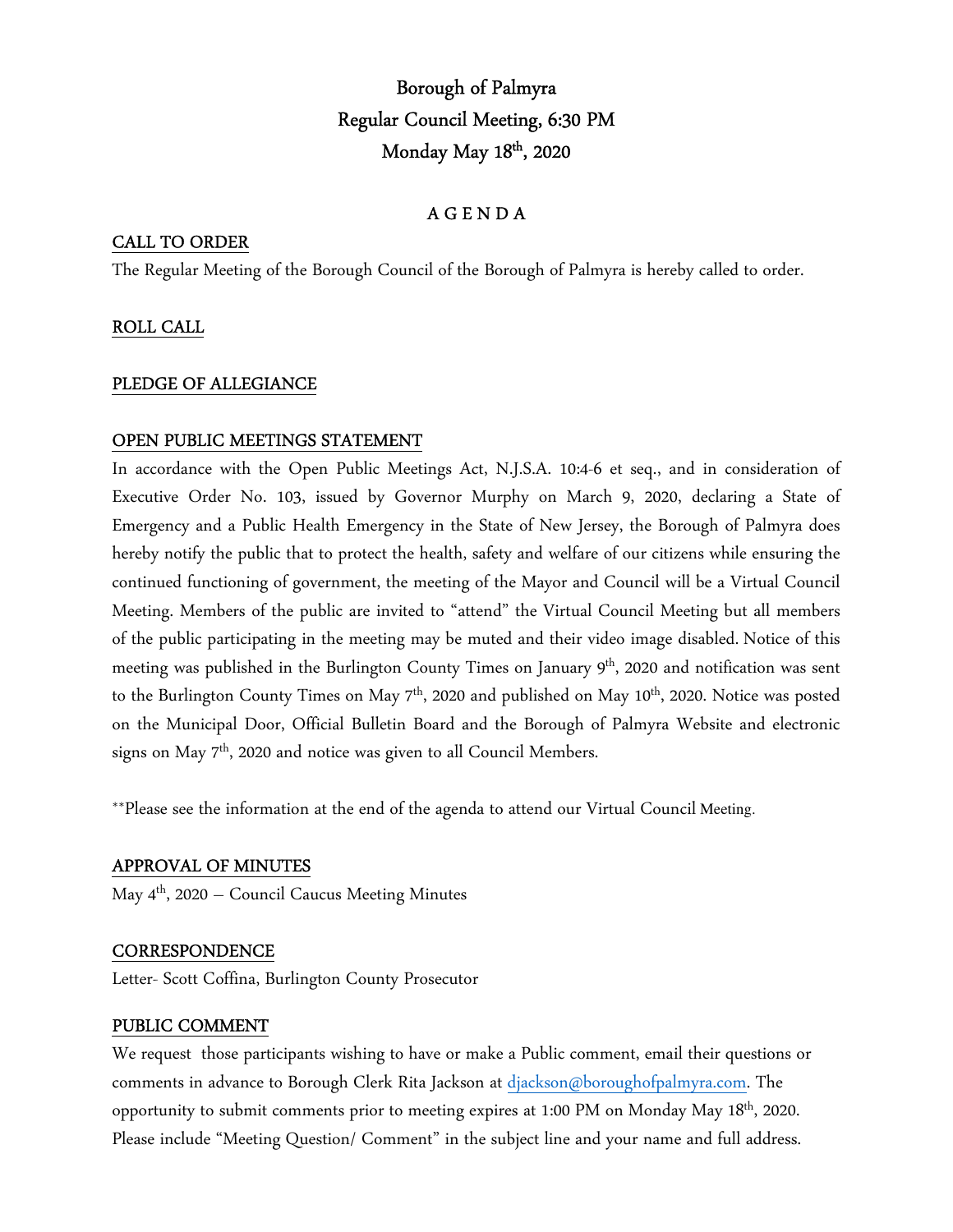Comments submitted in a timely and complete manner will be reviewed and read during the virtual Council Meeting; it may be necessary to follow-up with persons submitting comments at a later date. All comments will become part of the record and included with the Meeting Minutes.

For those choose to "attend" the Virtual Meeting, Mayor Tait will open the meeting to the public for comments. Comments should be limited to no more than (2) two minutes. All comments will become part of the record and included with the Meeting Minutes.

#### 2020 MUNICIPAL BUDGET

Resolution 2020-124, Resolution to Read the 2020 Budget by Title Only Resolution 2020-125, Resolution Authorizing the self-examination of the 2020 Budget

## Public Hearing 2020 Municipal Budget

Resolution 2020-126, Resolution Authorizing the Adoption of the 2020 Municipal Budget

## ORDINANCE ON FIRST READING (Public Hearing June 15<sup>th</sup>, 2020)

Ordinance 2020-04 An Ordinance of the Borough of Palmyra to Amend the Personnel Policies and Procedures Manual to Cap the Maximum Amount Payable to Non-union Employees for Accrued but Unused Vacation Time to the Sum of \$15,000.00

## ORDINANCE ON SECOND READING (Public Hearing)

Ordinance 2020-03 An Ordinance of the Borough of Palmyra Appropriating the Sum of \$25,000.00, from the Capital Improvement Fund, For the Intersection Landscaping Improvements in the Borough of Palmyra

#### RESOLUTION

Resolution 2020-127, Resolution Authorizing the Payment of Bills for the Month of May 2020 in the Amount of \$1,659,348.64.

#### REDEVELOPMENT

- Rt. 73 South Redevelopment Area
- Outlaw Training & Fitness/620-622 Highland Ave Redevelopment Project

#### MOTION TO APPROVE TREASURERS REPORTS

• April 2020